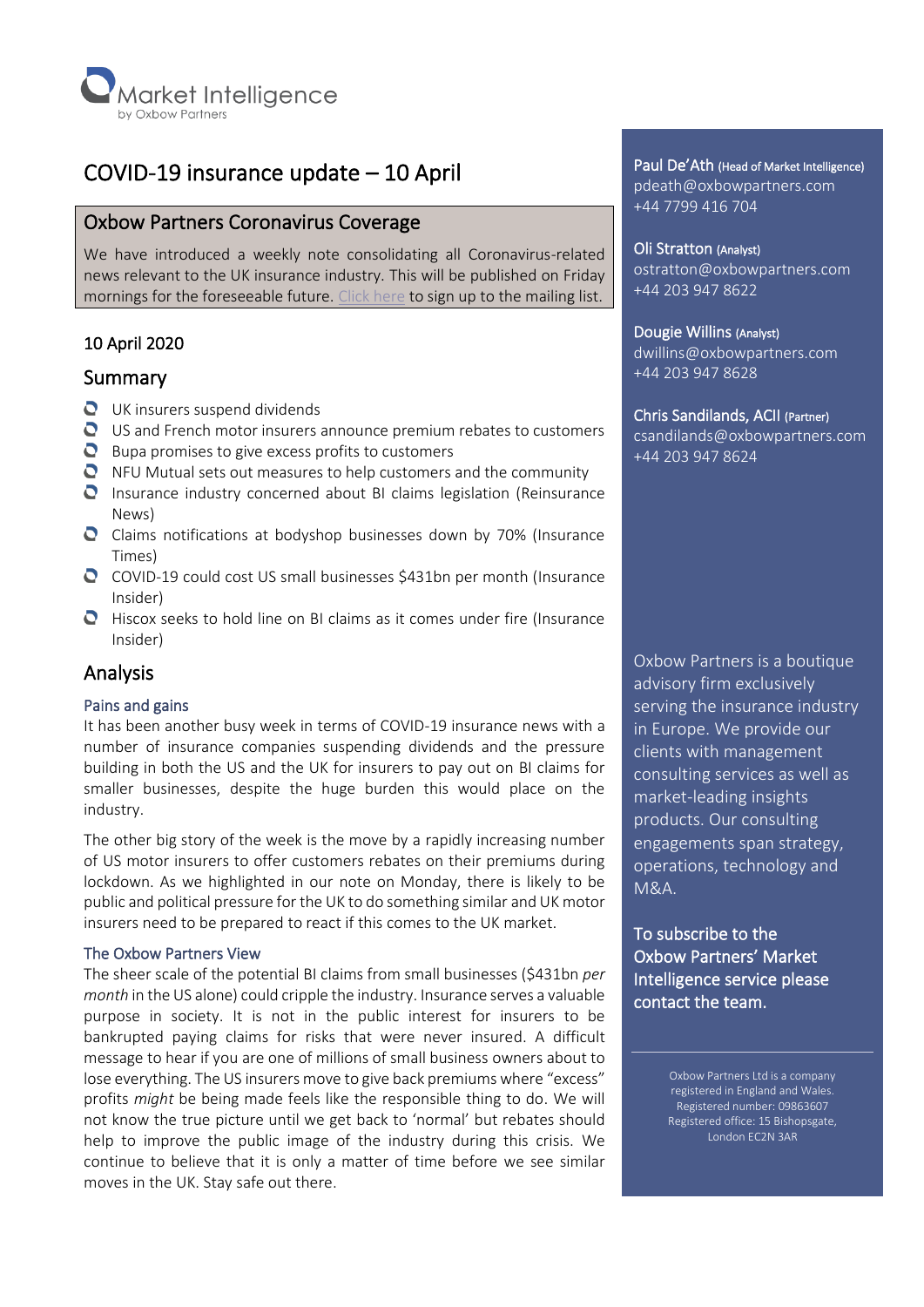

#### UK insurers suspend dividends

On 2 April EIOPA, the European insurance regulator, issued a press release stating "EIOPA urges that at the current juncture (re)insurers temporarily suspend all discretionary dividend distributions and share buybacks aimed at remunerating shareholders". Following this guidance, this wee[k Direct Line,](http://tools.euroland.com/tools/PressReleases/GetPressRelease/?ID=3729351&lang=en-GB&companycode=services) [Aviva,](https://otp.tools.investis.com/generic/regulatory-story.aspx?newsid=1384969&cid=759) [RSA](https://www.rsagroup.com/news/press-releases/2020/rsa-suspends-final-2019-dividend-payment-on-ordinary-shares/) and [Hiscox](https://otp.tools.investis.com/clients/uk/hiscox1/rns/regulatory-story.aspx?cid=258&newsid=1384964) all suspended their 2019 final dividends. Understandably these decisions were not taken well by income-focused shareholders, but we expect that other companies may follow suit in due course.

#### [Read more from EIOPA](https://www.eiopa.europa.eu/content/eiopa-statement-dividends-distribution-and-variable-remuneration-policies-context-covid-19_en)

#### US and French motor insurers announce premium rebates to customers

As we highlighted in our Newsflash report on Monday, a number of US motor insurers have taken the decision to return or rebate premiums to customers in light of the lower claims environment during the current lockdown conditions. As we suspected, in recent days, more US insurers and a French Mutual have also announced premium rebates. This confirms our view that UK management teams need to prepare a response for when a UK motor insurer announces premium refunds.

So far, we have seen announcements from the following companies:

- [Allstate:](https://www.allstatenewsroom.com/news/allstate-is-providing-more-than-600-million-to-auto-insurance-customers-amid-pandemic/) Returning 15% of customers April and May premiums
- [American Family:](https://www.amfam.com/about/coronavirus/relief-payment) Giving back \$50 per vehicle
- **GEICO:** 15% credit to customers on renewal
- [Liberty Mutual:](https://www.libertymutual.com/covid-19) Refunding 15% of premium for two months
- **Farmers:** 25% reduction in April premiums
- [Progressive:](https://www.progressive.com/support/covid19/) 20% credit of premiums in April and May
- [Travelers: 1](http://investor.travelers.com/file/Index?KeyFile=403557655)5% credit on April and May premiums
- [USAA:](https://communities.usaa.com/t5/Press-Releases/USAA-to-Return-520-Million-to-Members/ba-p/228150) 20% credit on two months of insurance
- [MAIF \(France\):](https://chaqueactecompte.maif.fr/societe-solidaire/covid-19-maif-en-mode-agile/) Reimbursing €30 per vehicle to customers

#### Bupa promises to give excess profits to customers

Outside of the motor insurance space, Bupa has announced a plan to pass back any exceptional financial benefit arising from COVID-19 to its UK health insurance customers via rebates or other "appropriate means".

#### [Read more](https://www.bupa.co.uk/coronavirus/health-insurance)

#### NFU Mutual sets out measures to help customers and the community

NFU Mutual has announced a package of measures to help its customers and the wider community during the coronavirus outbreak. The measures include £24m of changes to insurance covers to include COVID-19 on personal accident and Group personal accident extensions for new and existing Home and Business insurance customers.

#### [Read more](https://www.nfumutual.co.uk/about-us/coronavirus/)